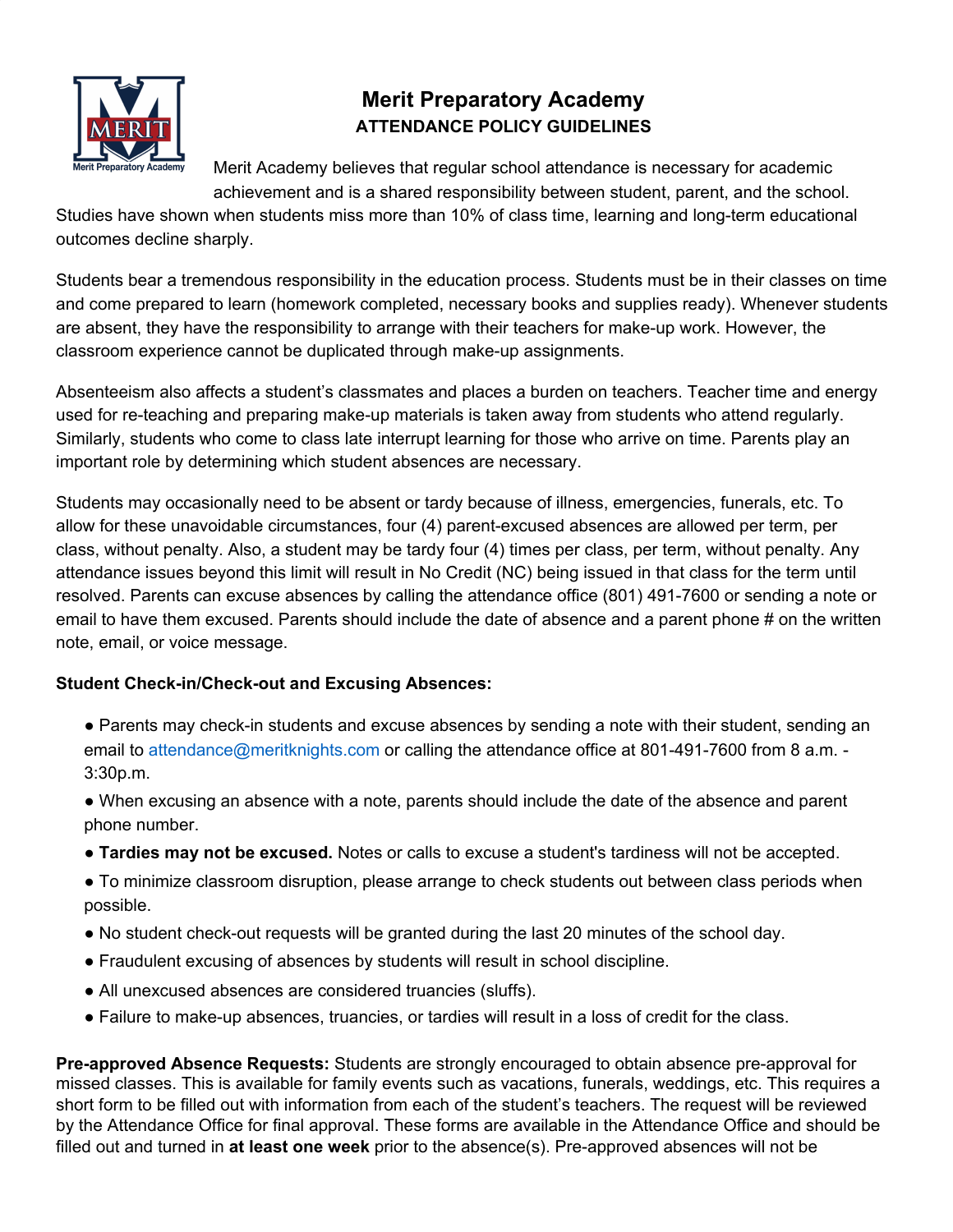counted toward receiving an NC, but all classroom work will need to be made up.

**School approved activity:** School approved activities will be marked as approved absences and will not be counted towards total absences in determining NC for classes.

**Truancies (Sluff):** Truancy (Sluff) is a confirmed absence from school without prior parent approval and is determined by the Attendance Office. Confirmed truancies cannot later be excused by a parent and will automatically result in an NC. Additionally, students who leave class early or miss class without first being properly checked-out by a parent or guardian, will be considered truant. No exceptions. Students with a truancy are required to go to Attendance School or In School Suspension (ISS) -at the discretion of administration. Multiple truancies will result in students and/or parents being required to meet with the Administration and/or a school counselor. Repeat offenders can be referred for In School Suspension, Out of School Suspension, Restorative Justice, Court, and/or Expulsion.

**Excused Absences / Tardies**: Absences must be excused within 5 school days. An unexcused absence is considered a truancy if it is not parent excused within that 5 day limit. A student is tardy who arrives late to class within the first 20 minutes of class time. After 20 minutes, the student is marked absent. Tardies cannot be excused. Students who first arrive at school after the school day has started, must check in at the Attendance Office.

Each term, upon reaching the  $4<sup>th</sup>$  parent-excused absence or  $4<sup>th</sup>$  tardy, students and parents will receive notification of attendance issues. The  $5<sup>th</sup>$  absence or tardy will result in No Credit (NC) in the class or classes in which those absences or tardies have accumulated. Students with more than 4 excused absences or 4 tardies must meet with a counselor and go to Attendance School to have the NC removed and receive the academic grade and credit for the class.

**Attendance School:** Attendance school is set up to allow students the opportunity to make up assignments and time missed in class. At the teacher's discretion, students may make up attendance infractions in the classroom, in lieu of going to organized attendance school. This allows for more specific instruction and learning recovery. Make-up credit for a given class period must be done with the teacher of that specific class and must be made up during the current term. Work to be completed is determined by the teacher. There is no in-classroom make-up after the end of the term. Attendance school can make up absences, truancies, and tardies on the following scale:

- 1 hour for every unexcused absence or truancy (sluff) in each class.
- 1 hour for an excused absence above 4 in each class.
- $\bullet$  1⁄2 hour for each tardy above 4 in each class.

**Attendance School Schedule:** Typically Tuesdays, Wednesdays, & Thursdays before and after school there will be Attendance School. Please check with the Attendance Office for the current schedule. Students are responsible for arranging their schedules to attend make-up classes with teachers and for any transportation needs before or after school to participate in Attendance School.

**Attendance School Costs:** Attendance make-up before and/or after school will be offered free of charge until the last three weeks of each term. During the last three weeks of the term, all attendance make-up will cost \$5.00 per session. Attendance make-up for previous terms will cost \$10.00 per session and will only be offered for one week after the term ends. Students will **not** be allowed into paying sessions **without** their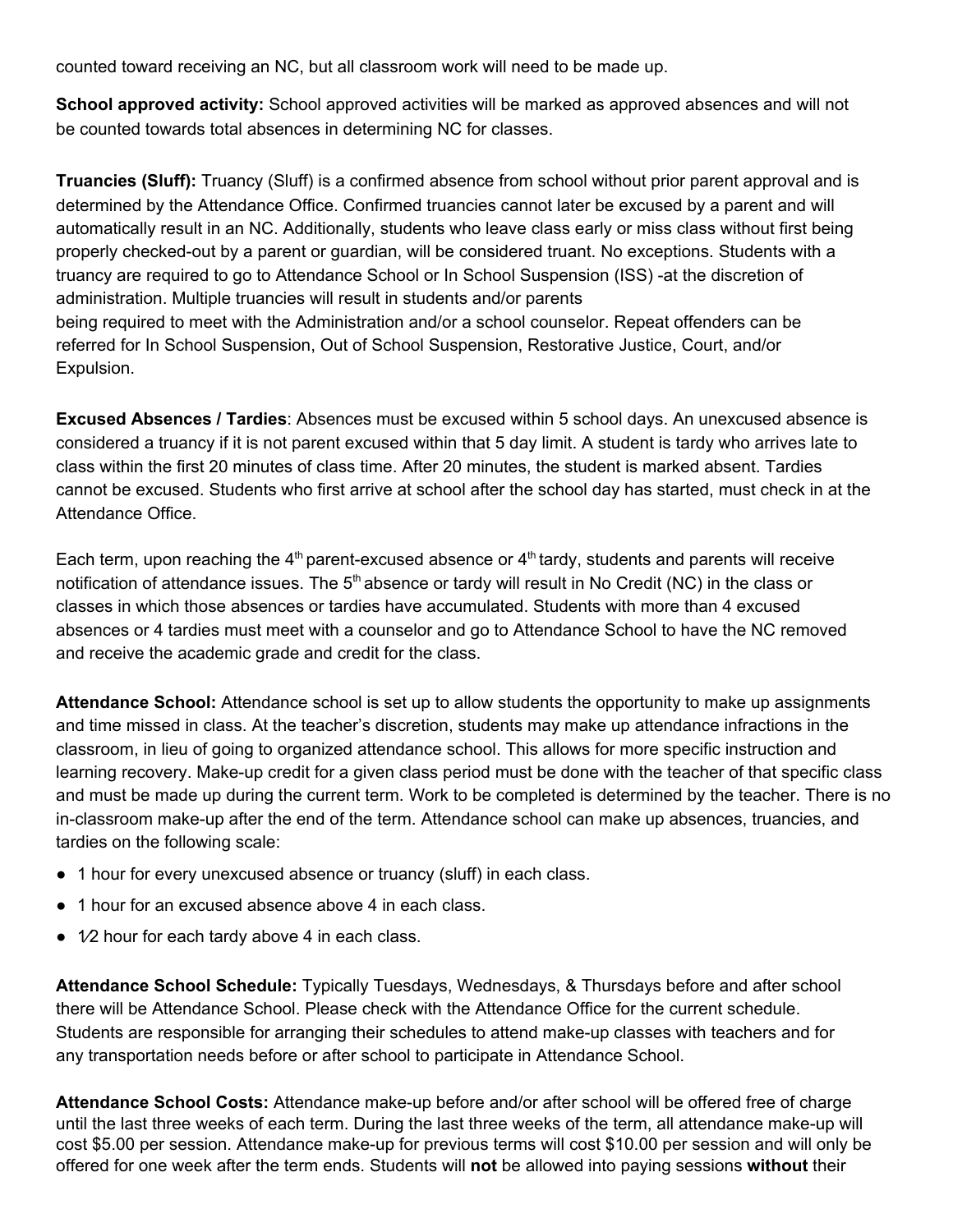**receipt**. Students need to bring make-up work to Attendance School. No electronics, note passing, talking, sleeping, etc. will be allowed and will result in dismissal from the attendance session. All make-up done with a teacher in the classroom can only be completed in the current term and will be made-up free of charge during the term.

**NC:** A grade of NC (No Credit) will be given for any class with unresolved attendance issues (required Attendance School sessions not completed). If the NC is not restored by the end of the term, the student will have one week to make up the credit in Attendance School, please see above for details.

- An NC does not count against a student's Grade Point Average (GPA).
- An NC is treated as an "F" for participation in extracurricular activities.
- All NCs **MUST** be made up within one week after term ends.
- One week after the term ends, all NCs become "F"'s and are calculated into a student's GPA.

**Attendance Appeals Process / Restorative Justice:** Students and parents may appeal, in writing, any necessary concessions. Appeals are reserved for unusual attendance problems (i.e., medically verifiable illness, etc.). Appeals should be submitted to the Attendance Office as soon as possible. Restorative Justice contracts can be arranged in conjunction with counselors, teachers and administration when needed.

**Excessive Absences:** A student may be referred to an administrator when he/she has excessive absences in a class. A meeting between administrators, counselors, parents/guardians and the student will be required. Unresolved, excessive absences will result in further discipline including; in school suspension, out of school suspension, restorative justice, referral to attendance court, referral to law enforcement, and/or expulsion from school. Absences in excess of 10 consecutive days require prior attendance office and administrator approval or the student will be withdrawn from Merit Preparatory Academy.

### **Parent Resources:**

### **English:**

**https://attendanceworks.org/wp-content/uploads/2017/08/AW\_HS-flyer-1-pager.pdf**

**https://www.attendanceworks.org/wp-content/uploads/2018/01/toosickforschool\_REV.pdf**

**http://www.naesp.org/sites/default/files/RtP\_Attendance(2).pdf**

### **Spanish:**

**https://attendanceworks.org/wp-content/uploads/2017/08/AW\_HS-flyer\_Spanish.pdf**

**https://www.attendanceworks.org/wp-content/uploads/2018/01/toosickforschoolspanish\_REV. pdf**

**http://www.naesp.org/sites/default/files/RtP\_Attendance\_Spanish.pdf**

**\*Approved by Board of Trustees- January 21, 2020**

**Revised and Board Approved: 9/19/20**